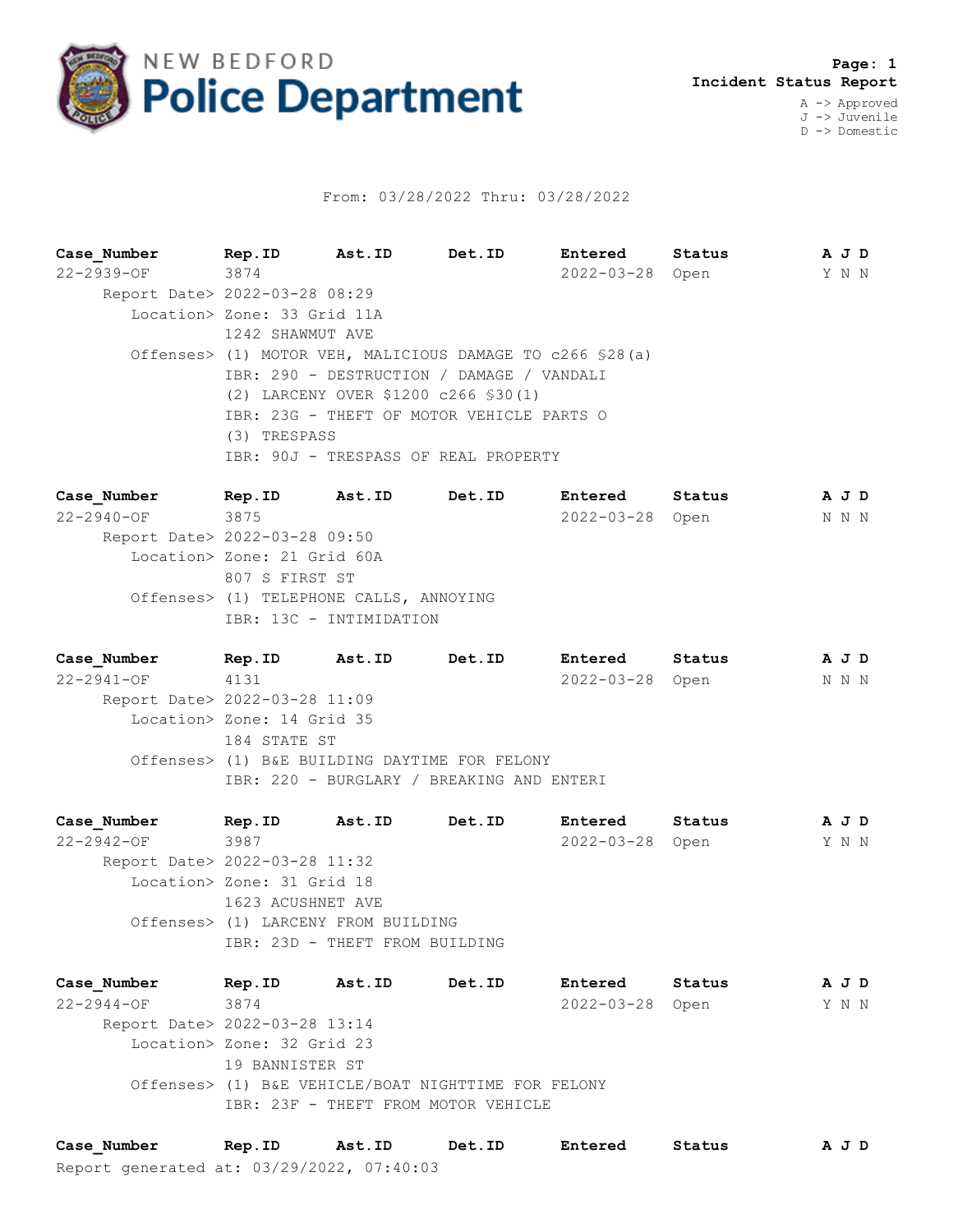

 **Page: 2 Incident Status Report**

> A -> Approved J -> Juvenile D -> Domestic

22-2947-OF 4131 2022-03-28 Open Y N N Report Date> 2022-03-28 12:38 Location> Zone: 14 Grid 34A 596 COTTAGE ST Offenses> (1) A&B WITH DANGEROUS WEAPON, SERIOUS BODILY INJURY IBR: 13A - AGGRAVATED ASSAULT (2) HOME INVASION IBR: 90Z - ALL OTHER OFFENSES (3) ASSAULT & BATTERY IBR: 13B - SIMPLE ASSAULT

**Case\_Number Rep.ID Ast.ID Det.ID Entered Status A J D** 22-2948-OF 3979 2022-03-28 Open N N N Report Date> 2022-03-28 12:43 Location> Zone: 14 Grid 35 1285 PLEASANT ST Offenses> (1) THREAT TO COMMIT CRIME IBR: 13C - INTIMIDATION

**Case\_Number Rep.ID Ast.ID Det.ID Entered Status A J D** 22-2952-OF 3874 2022-03-28 Open N N N Report Date> 2022-03-28 14:38 Location> Zone: 36 Grid 6 1148 TACOMA ST Offenses> (1) A&B IBR: 13B - SIMPLE ASSAULT

**Case\_Number Rep.ID Ast.ID Det.ID Entered Status A J D** 22-2955-OF 4029 2022-03-28 Open Y N N Report Date> 2022-03-28 15:24 Location> Zone: 33 Grid 11A 1080 KINGS HWY Offenses> (1) A&B IBR: 13B - SIMPLE ASSAULT (2) DESTRUCTION OF PROPERTY -\$1200, MALICIOUS c266 §127 IBR: 290 - DESTRUCTION / DAMAGE / VANDALI

**Case\_Number Rep.ID Ast.ID Det.ID Entered Status A J D** 22-2956-OF 4029 2022-03-28 Open Y N N Report Date> 2022-03-28 15:57 Location> Zone: 32 Grid 25C 1042 COUNTY ST Offenses> (1) LEAVE SCENE OF PROPERTY DAMAGE IBR: 99 - TRAFFIC, TOWN BY-LAW OFFENSES

**Case\_Number Rep.ID Ast.ID Det.ID Entered Status A J D** 22-2959-OF 3957 2022-03-28 Open Y N N Report Date> 2022-03-28 16:22 Location> Zone: 36 Grid 3

Report generated at: 03/29/2022, 07:40:03